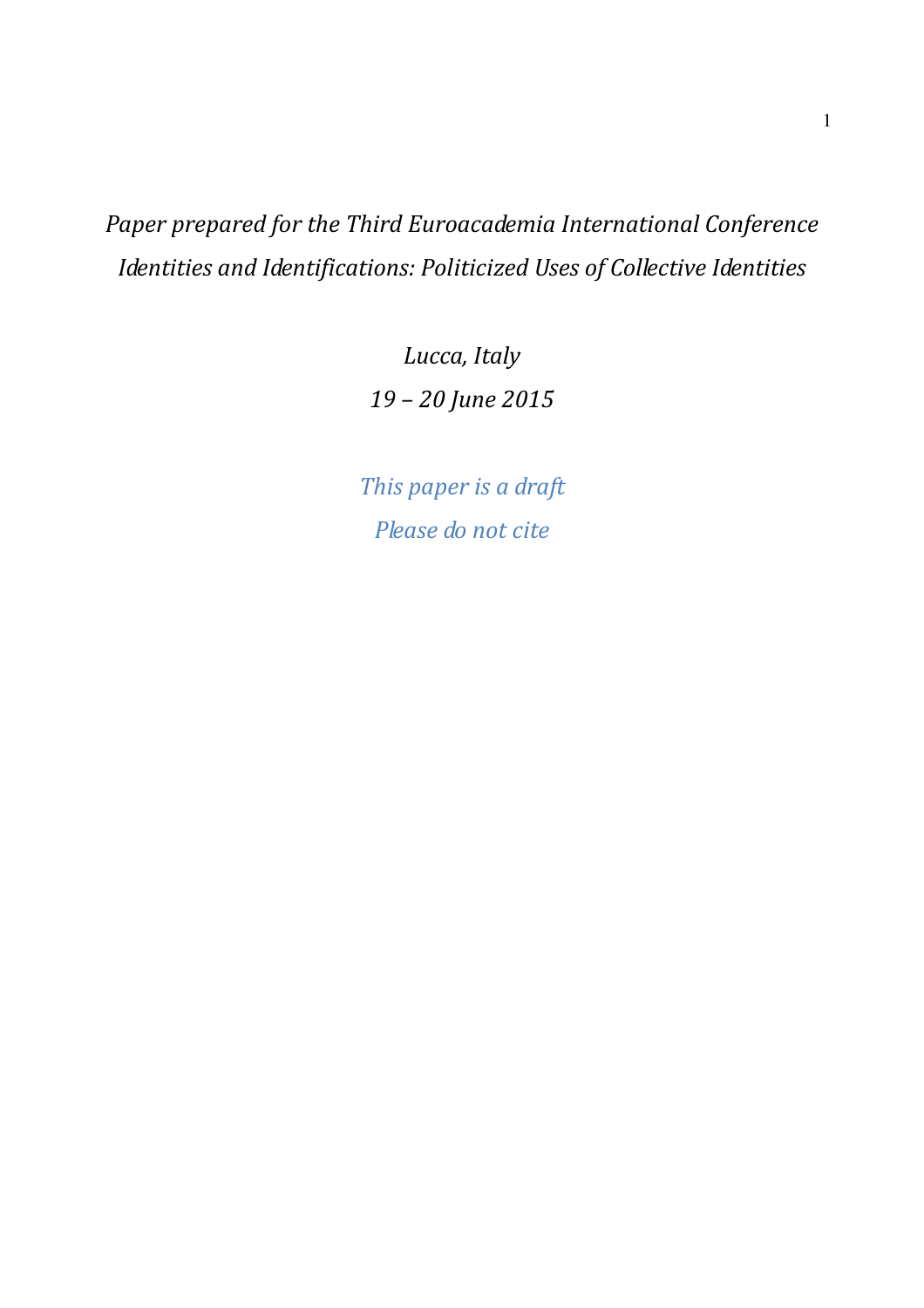# **Fake Identities: Nature, Representation, and Self-projection**

Vangelis Athanassopoulos, Institute ACTE, University Paris 1 Panthéon-Sorbonne & CNRS

If the implication of the art object in the psychological, social, and cultural processes of identification is commonly recognised and hallowed, it nevertheless remains paradoxical, in as much as it often consists precisely in the demonstration of the problematic character of the very concept of identity. Based on that hypothesis, and drawing from Aesthetics, Art History and Theory of Representation, this article wishes to attempt an archaeology of the work of art as an apparatus of identification, focusing on the specular links that articulate vision, knowledge, nature and identity in Western culture. Our starting point is the dialectical nature, physical (sensible and material) as well as mental (cognitive and psychological), of the process of identity construction. From this point of view, to consider the art object as an apparatus of identification is to recall the traditional definition of representation as a projection determined by the dialectics of specularity and reflexivity: on the one hand, a passive, automatic and immediate mechanism of reduplication; on the other hand, an active, emancipatory and mediated process giving birth to a unified consciousness. Through a brief overview of the metaphor of the work of art as a mirror in Plato, Plotinus, Alberti, Stoichita and Hegel, we would like to discuss the process following which the modern focus on the artificial, constructed character of the (self-)projection permitted to disconnect recognition from resemblance, previously assimilated in the operation of identification as the discovery of an inner nature. Three photographs by Diane Arbus will enable us to call attention to one among the ways photography has registered (as well as produced) this rupture, staging the duplicity of the image of the self and the performative dimension of its specular constitution.

Key words: specular apparatus, self-reflexivity, resemblance, duplicity, photography

*Men can see nothing around them that is not their own image: everything speaks to them of themselves. Their very landscape is alive.*  Karl Marx

#### Introduction

 $\overline{a}$ 

To ask about the relation between artistic production and the construction of identities – individual or collective – is to enter a large field which can be (and has been) explored in many different ways and combining various methods and theoretical tools, philosophical, psychoanalytical, cognitivist, or anthropological. Notably, from the 60s and the 70s onwards, the development of Cultural, Post-colonial, Feminist, Gender and Queer Studies enabled researchers to update and challenge the more traditional, metaphysical, phenomenological and class-based accounts on the function of art in the psychological, social and cultural processes of identification, considering representation as not merely a participating but as a literally structuring element of these processes<sup>1</sup>.

It is not my intention here to enumerate all the possible angles of approach. Rather, I wish to insist on the fact that, although the implication of the art object in identity construction is commonly recognised and hallowed, it nevertheless remains paradoxical, in as much as it often consists precisely in the demonstration of the problematic character of the very concept of identity as something homogeneous, coherent and centered on a self-aware subject, implying one's matching with oneself through the discovery and recognition of his or her inner nature. During the last half of a century, the influence of psychoanalysis, structuralism, semiotics and deconstruction theory on art discourse displaced our understanding of the mediating function of representation towards the arbitrary mechanisms through which the image produces the viewer as a subject and the contradictory operations, performative as well as discursive, that inform its duplicity as a projection of the self. In a certain way, it is as if the double nature of the artwork, both an object and an image, reflected the double nature, both physical and mental, of the beholder.

Within the limited space of this article, I would like to attempt to present a brief archaeology of the work of art as an apparatus of identification, focusing on the specular links that articulate vision, knowledge, nature and identity in Western culture. First of all, this means to recall the traditional definition of representation as a projected image determined by the dialectics of specularity and reflexivity: on one hand, a passive, automatic and immediate mechanism of reduplication; on the other hand, an active, emancipatory and mediated process giving birth to a unified consciousness – that is, the consciousness of a unity.

<sup>1</sup> To mention just one, and probably the most well known reference, Laura Mulvey, in her "Visual Pleasure and Narrative Cinema," *Screen* 16, no. 3 (1975): 6-18, combined film theory and psychoanalysis in a feminist perspective, questioning the cinematic apparatus of classical Hollywood films and the specular mechanisms according to which it determines spectatorship.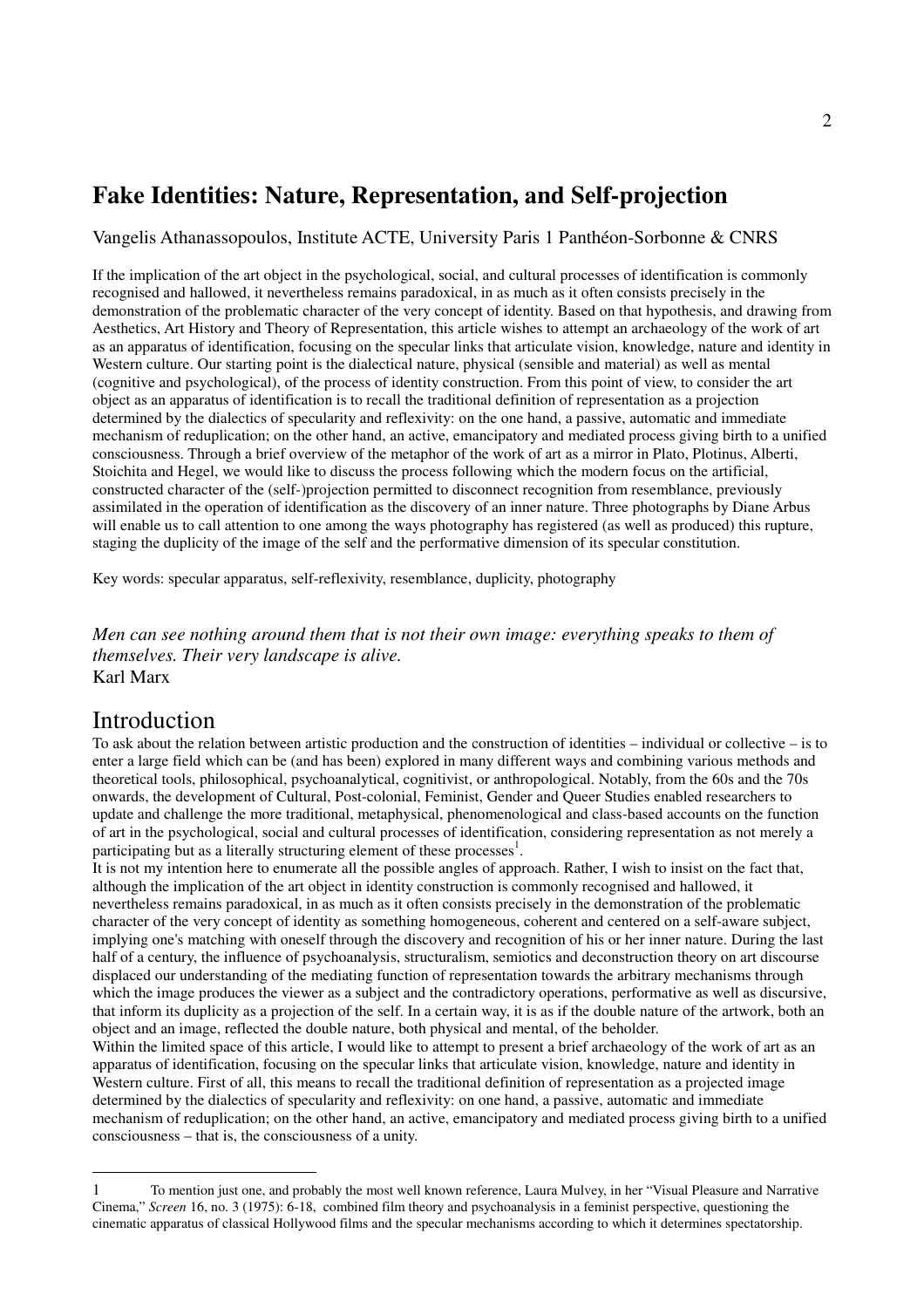### The Mirror and the Self

In Plato's account, it becomes evident that the Delphic maxim "Know thyself" can not be fulfilled by works of art. By opposing the world of immaterial Ideas to the one of material appearances, Plato discusses the cognitive process as an act of identification (that is, the recognition of previously formed models) from which visual representation is excluded as false and dangerous, since it interposes a double, a simulacrum, between true knowledge and the human mind, i.e. between man and himself. Identity (like beauty and knowledge, which are here one and the same, that is, they all participate to "sameness" as such), is not a matter of projection but of its surpassing, something to which the mediation of philosophy and science gives unmediated access, whereas the visual image only mimics natural immediacy in order to illusively replace the model by the copy (i.e. the end by the means). Hence also the metaphor of the work of art as a mirror, which assimilates mimetic representation with specular reflection only to establish the superficial and illusory character of all images as blurred shadows<sup>2</sup>. It is noteworthy that if this metaphor, which haunts the Theory of representation until today, first appears in Classical antiquity, the mirror image does not yet stand as an emblem of self-identification neither as an expression of the self-reflexive properties of the image (as it will do in  $17<sup>th</sup>$  century Western painting, and notably in self-portraiture<sup>3</sup>), but quite the opposite. Maybe this has also something to do with the technical evolution of the fabrication process of reflecting surfaces, and the development, since the  $16<sup>th</sup>$  century, in Venice, of glass production. Before that, mirrors were mainly made of polished metal, giving only a dark, approximate reflection. At the beginning of the Christian era, it is this phantom-like quality of the projected image that will be given an allegorical meaning, rather than its automatism and natural immediacy. This is what we find in Saint Paul's *First Epistle to the Corinthians* (13, 9-12), where the metaphor of the mirror illustrates the distorted and incomplete image which separates the human from the divine: "Videmus nunc per speculum in aenigmate, tunc autem facie at faciem". In the King James Version (1611), the "per speculum in aenigmate" of the Vulgate is translated "through a glass darkly" (which has also served as a title to a 1961 film by Ingmar Bergman).

"For we know in part, and we prophesy in part. But when that which is perfect is come, then that which is in part shall be done away. When I was a child, I spake as a child, I understood as a child, I thought as a child: but when I became a man, I put away childish things. For now we see through a glass, darkly; but then face to face: now I know in part; but then shall I know even as also I am known".

The word "darkly" here marks a spiritual deficiency, metaphorically – or rather metonymically – encoded into a visual one, the obscurity of the reflecting surface. Even if art is not directly concerned (and despite the fact that knowledge has not the same meaning here as in Plato), once again, the process of becoming oneself is opposed to the specular projection as is the totality to a fragment. True knowledge is not the knowledge of which I am the subject, but the object. I shall know fully as also I am known fully, *insofar as* I am known fully. Identity is outside, or inside, which means at this instance almost the same thing, in as much as it always indicates an *elsewhere*, something that exceeds me and of which I am a part. But to be known is not to know oneself: the operation of identification escapes the folding of the projected image back to the subject, adopting a passive mode which is presented as the guarantee of its authenticity and inner unity. In that sense, to become oneself is to lose oneself in the universal likeness of the same, to be abstracted in a transcendent generality which overcomes specific differences. The locus where identity takes place is not the human but the divine.

For a Neo-platonist like Plotinus, this takes the form of a transformative absorption given by the nominalisation of a verb, where all tension between subject and object, active and passive, disappear and vanish. Describing the final stage of the purification process of what he calls "inner vision", and which takes over the ascending movement described in Plato's *Symposium* (210a-212c), Plotinus writes:

" $(\ldots)$  you are now become very vision  $(\ldots)$ . To any vision must be brought an eye adapted to what is to be seen, and having some likeness to it. Never did eye see the sun unless it had first become sunlike, and never can the soul have vision of the First Beauty unless itself be beautiful."<sup>4</sup>

It is no longer about being known but about becoming the very process of knowing, metaphorically replaced here by the act of seeing. To see – and to know – is to become integrally what one sees and knows, to identify with it by recognising likeness as such; it is to recognise oneself *in* this likeness, to recognise the self *as* likeness. But, like in

 $\overline{a}$ 

<sup>2</sup> Cf. Plato, *The Republic*, X, 596a-596e.

<sup>3</sup> Cf. Victor Stoichita, *The Self-Aware Image: An Insight into Early Modern Meta-Painting*, trans. Anne-Marie Glasheen (Cambridge: Cambridge University Press, 1997).

<sup>4</sup> Plotinus, *The Six Enneads*, I, 6, 9, accessed June 4, 2015, http://www.sacred-texts.com/cla/plotenn/enn069.htm.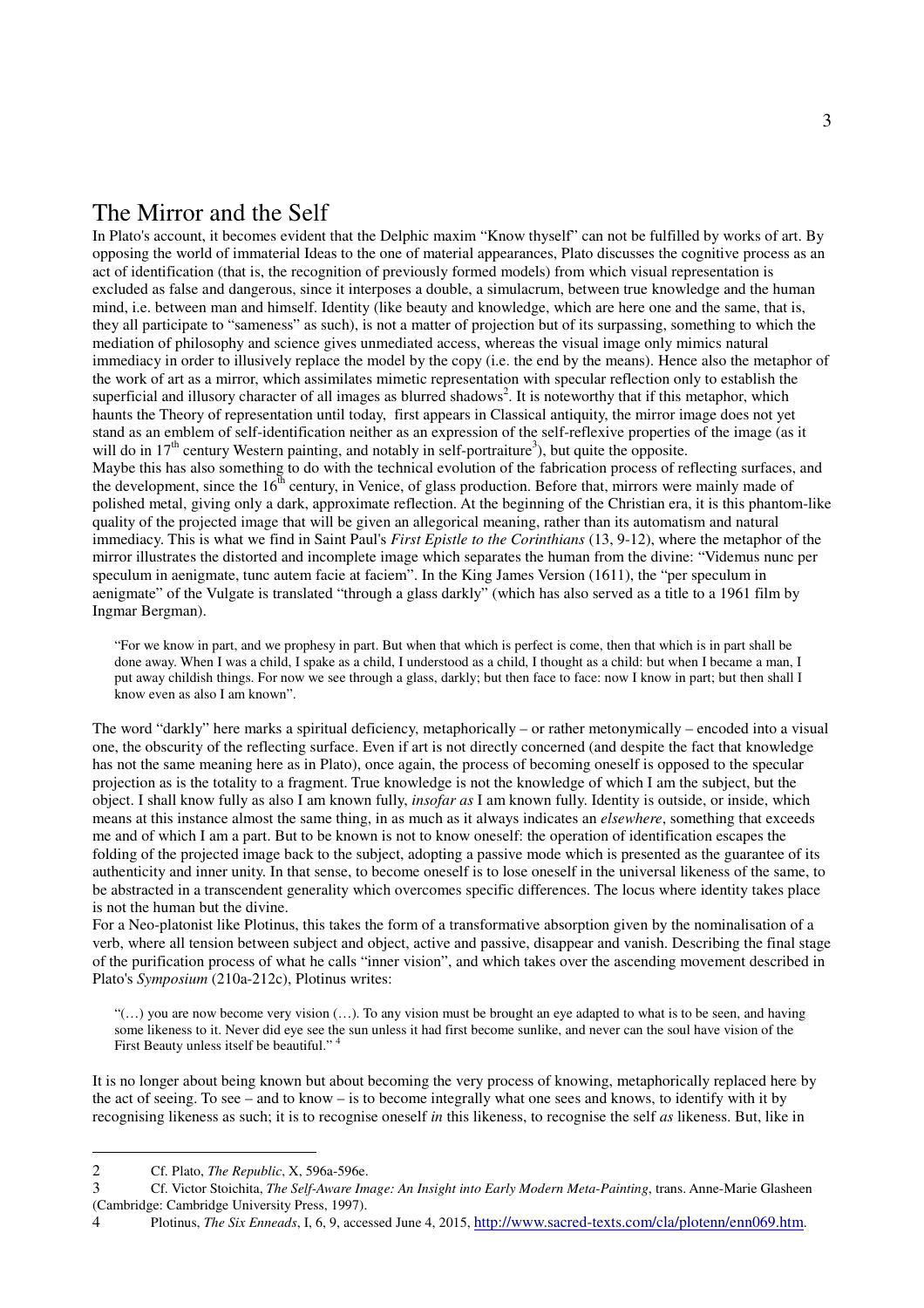Plato and Saint Paul, Plotinus's conception of likeness is opposed to visual resemblance. The inner vision constitutes a metaphor for a process in front of which the physical eyes remain blind. The tacit reference to the myth of Narcissus, in the section which precedes the one quoted above, pleads for the separation of the intellectual world of ideal identity (the universal "One") from the material one of appearances<sup>5</sup>. Identification remains a matter of the soul rather than the body. Nevertheless, art is no longer seen as incompatible with the process of spiritualisation of vision, in as much as artistic *form* exceeds physical resemblance towards the rational and immaterial principles which animate nature itself<sup>6</sup>. This Neo-platonist conception will be further developed later on, by the Renaissance artists and theoreticians who attempted to reconcile christian faith with pagan antiquity. In Marsilio Ficino, for instance, the myth of Narcissus can be read as an allegory of the original sin after which mankind, made in the image of God and according to His likeness, kept the image but lost the likeness<sup>7</sup>. Mirror reflection still conveys only a false identity, deprived of genuine resemblance, for it is considered as an external, objectified projection alienating the subject in the image instead of bringing it back to itself – that is, to its spiritual and intellectual constitution<sup>8</sup>.

But it is also the Renaissance which will redeem Narcissus and operate the synthesis between specular projection and reflexive identification, merging optical and intellectual vision, which were previously incompatible, through what Louis Marin, referring to Brunelleschi's *tavoletta*, calls the "reflexive/reflecting" apparatus of easel painting<sup>9</sup>. Indeed, in the  $15<sup>th</sup>$  century the platonic repressed of the painter as "the man with a mirror" returns to the surface inverted, that is, used as an argument for and not against image-making. Recuperating in Ovid the myth of Narcissus, Leon Battista Alberti refers to the latter as the founder of painting, associating the narrative with a reflexivity which is the one of the liberal arts, the noble arts of the spirit, rather than with a skin-deep attachment to the appearance of things $^{10}$ . The invention of perspective allowed, for the first time, to reconcile vision and consciousness through a conception of the image as an "incorporeal", the result of a dematerialised process of light projection (the mechanics of which are still based to the antique belief of a visual reciprocity between the eye which sees and the light which makes visible). Euclidian geometry built a bridge between the human and the divine, a bridge thanks to which the affirmation of the artist's individual style is not opposed to but depends on its transparency and equivalence with the universal laws of nature. At the intersection of the specular and the reflexive, the painter – and the viewer – identifies himself as the subject of vision, a universal subject rather than a particular one. In Joséphin Péladan's *The Last Lesson of Leonardo da Vinci at his Milan Academy, 1499*, we read: "The flapping of a bird's wings will give you the outline of an eyelid and the wave fading away on the sand teaches the motion of a smile. I have found in the sky reflections suitable for the gaze and the flowers taught me postures for the hands"<sup>11</sup>. I think that, in our context, there is no better commentary to this than Karl Marx's quotation which serves as an epigraph to this article: "Men can see nothing around them that is not their own image: everything speaks to them of themselves. Their very landscape is alive."<sup>1</sup>

#### The Self and Its Double

If, at the moment of the Renaissance, there is no contradiction between the reflexive workings of the image and its claims to illusionistic transparency, the Baroque era experiences the first symptoms of the Cartesian split between the *cogito* and the surrounding world, a split which will take the dimension of a crisis in Modernity.

During the 17<sup>th</sup> century, the recognition of the thinking subject as the foundation of knowledge displaces the *locus* of identity from the divine towards the human, a displacement in which representation (and notably portraiture) plays a

 $\overline{a}$ 

9 Cf. Louis Marin, *To Destroy Painting* (Chicago: The University of Chicago Press, 1995), 46-47.

<sup>5</sup> Plotinus, *Enneads*, I, 6, 8.

<sup>6</sup>Plotinus, *Enneads*, V, 8, 1-2.

<sup>7</sup> Cf. Marsilio Ficino, "Sixth Speech," in *Commentary on Plato's Symposium*, trans. Sears Reynolds Jayne, *The University of Missouri Studies* XIX, no. 1 (1944): 182-215. In *Genesis* (1, 26), we read: "Then God said, 'Let Us make man in Our image, according to Our likeness; and let them rule over the fish of the sea and over the birds of the sky and over the cattle and over all the earth, and over every creeping thing that creeps on the earth.'"

Nevertheless, in Ficino, the metaphor of the mirror is also used in a positive way, in order to describe the three successive degrees (the angel, the soul, and the body) which reinterpret in christian terms the dematerialising process described by Diotima in Plato's *Symposium*. Cf. Marsilio Ficino, "Fifth Speech," in *Plato's Symposium*, 164-181.

<sup>10</sup> At the beginning of Book II of *On Painting*, Alberti writes, ''Consequently I used to tell my friends that the inventor of painting, according to the poets, was Narcissus, who had turned into a flower; for, as painting is the flower of all the arts so the tale of Narcissus fits our purpose perfectly. What is painting but the act of embracing by means of art the surface of the pool?'' Leon Battista Alberti, *On Painting and on Sculpture: The Latin Texts of De Pictura and De Statua*, ed. and trans. Cecil Grayson (London and New York: Phaidon, 1972), 61-62. See also Cristelle L. Baskins, "Echoing Narcissus in Alberti's 'Della Pittura,'" *Oxford Art Journal* 16, no. 1 (1993): 2.

<sup>11</sup> Joséphin Péladan, *La dernière leçon de Léonard de Vinci à son académie de Milan* (Paris: Éditions Sansot, 1904), 65-66, accessed June 3, 2015, http://gallica.bnf.fr/ark:/12148/bpt6k55005x/texteBrut, translated by the author.

<sup>12</sup> Quoted in Guy-Ernest Debord, "Theory of the Dérive," trans. Ken Knabb, accessed June 3, 2015, http://library.nothingness.org/articles/SI/fr/display/314.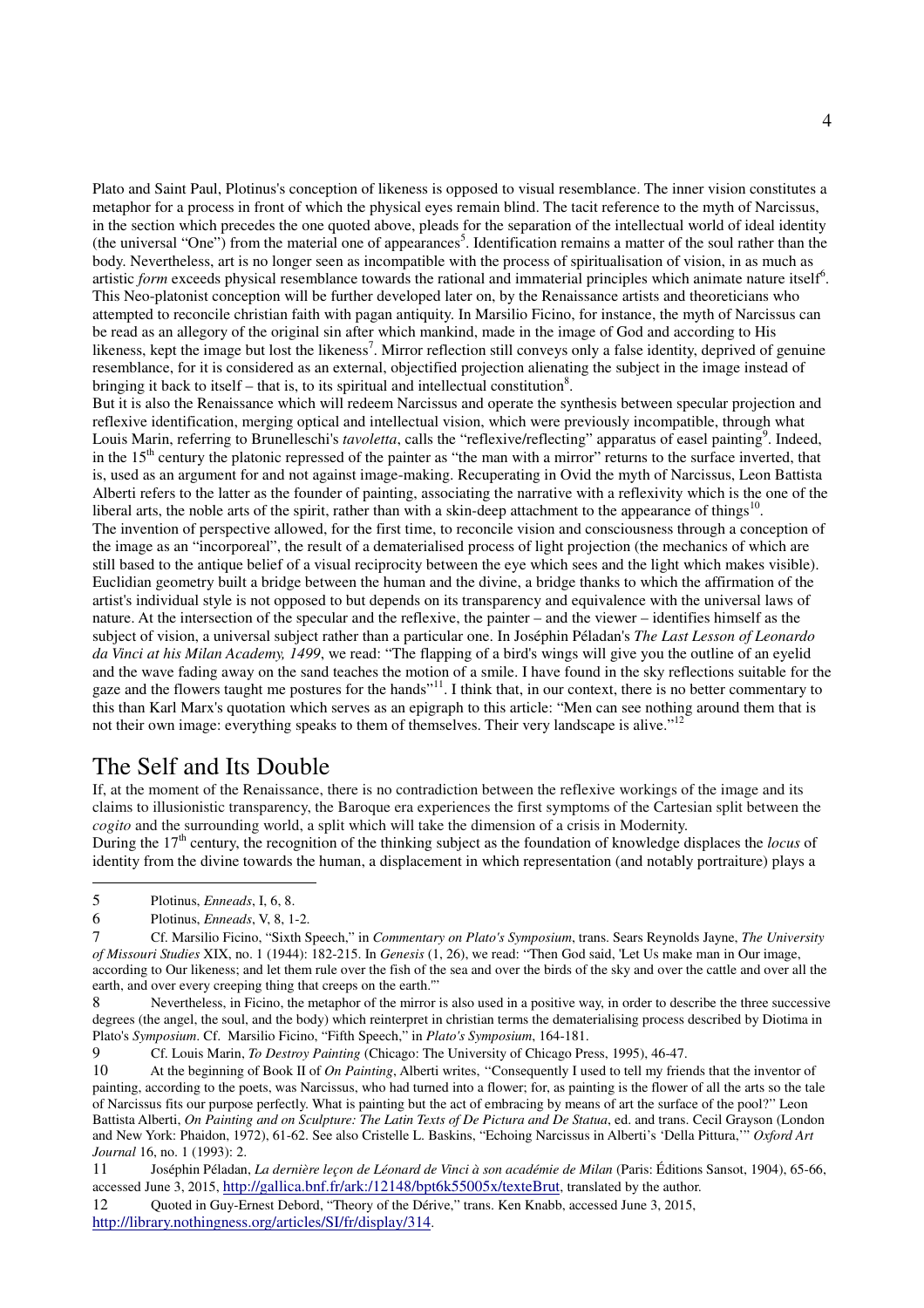crucial role, in as much as it reveals the problematic function of the mediating image at the heart of the self-reflexive process of the *cogito*.

This is what Victor Stoichita calls the Cartesian "schize", proposing to consider the type of self-awareness of which it is the correlate, as paradigmatic of  $17<sup>th</sup>$  century painting<sup>13</sup>. Assembling three different texts by Descartes<sup>14</sup> on the basis of their common preoccupation with self-reflexivity<sup>15</sup>, the art historian reads them as the same attempt of their author, stated in the *Discourse*, "to represent his life like a painting"<sup>16</sup>. This picture enables the philosopher to keep his (reflexive) distance from his work and, hiding himself behind it, like the ancient painter Apelles, to listen to the commentaries that people would address to it. The "schize" describes this division of the subject being simultaneously inside the picture and behind it, the splitting up of self-consciousness *by* the very image of its own unity and identity. Thus the picture is both a portrait and a mask, a kind of mirror in which Descartes projects himself only to get detached from it in a simultaneous movement of reduplication and identification which guarantees the transparency of the consciousness and the transcendence of the subject.

In the Renaissance, as suggested above, there was no contradiction between the scientific discovery of nature and a strong religious belief, for God, creator of the Universe, was thought to be visible in His creation. Hence, to study natural appearances was to study the visible part of God. But, since the late  $16<sup>th</sup>$  century, the scientific evolution displaces the understanding of nature towards a mechanical model, no longer ruled by divine elements but by laws discovered by human science. God is not dead (yet), but, since He becomes less and less necessary in order to explain the world, He withdraws from it, becoming a hidden, concealed God (a concealment which reflects on the Cartesian motto *larvatus prodeo*). In visual terms, the specular apparatus is what operates the epistemological separation which subordinates the reflexive act to an introverted movement, disconnecting it from the world. From now on, the quest of self-reflexivity and knowledge must go through a withdrawal from nature as a pre-given element<sup>17</sup>. In order to take nature, including his own, as an object of scientific knowledge, the subject has to distance itself from it. Or, to put it differently, nature exists henceforth as a construction, not as a creation, as something that can be abstracted and modelised according to a coherent, artificial system. Moreover, human nature is dissociated from nature in general, on the basis of the inherent capacity of the mind to order and arrange things.

Thus, progressively detached from, God, thanks to the development of science, man seems to be more and more detached from himself: the birth of the modern subject appears to be a function of its own division, and its identity a projection mediated by representation, a fabricated image of the self, a double, a persona, an artifice. If the mirror image has served as a self-reflexive device in  $17<sup>th</sup>$  century painting<sup>18</sup> it is to the degree that it exhibited the constructed, artificial nature of image-making as an apparatus of identification<sup>19</sup>.

However, it is in the  $18^{th}$  and  $19^{th}$  century that identity as a construction will evolve from the mechanics of dissimulation to the emancipatory quest of self-determination. Hegel describes self-consciousness as a process of projective identification and identification not simply as a modeling but as a transformative act marking nature with the human seal. Art is an integral part of this process, in as much as man, as a thinking consciousness "draws out of himself and puts before himself what he is and whatever else is. Things in nature are only *immediate* and *single*, while man as spirit *duplicates* himself, in that (i) he *is* as things in nature are, but (ii) he is just as much *for* himself; he sees himself, represents himself to himself [...]"<sup>20</sup>. Art springs from the man's need to alter the external world, like himself, in as much as he is a part of this world, by impressing on it the mark of his activity and thereby recognizing himself in

 $\overline{a}$ 

16 Stoichita, *Self-Aware Image*, 198.

Whereas in Brunelleschi's box, the mediated character of the projection is somehow naturalised, made transparent thanks to the specular surface. Cf. Louis Marin, *Destroy Painting*, 46-47 and Vangelis Athanassopoulos, "Why do vampires avoid mirrors? Reflections on specularity in the visual arts," *Journal of Aesthetics & Culture* 4 (2012), accessed June 3, 2015, doi: 10.3402/jac.v4i0.10203.

20 G.W. F. Hegel, *Aesthetics*, Vol. 1, trans. T. M. Knox (Oxford: Oxford University Press, 1975), 31, original emphasis.

<sup>13</sup> Stoichita, *Self-Aware Image*, 200.

<sup>14</sup> The *Twelfth Rule for the Direction of the Mind*, the *Discourse on the Method* and the *Dioptrics* (also entitled *Optics*). Cf. René Descartes, *The Philosophical Writings of Descartes*, Vol. 1, transl. John Cottingham, Robert Stoothoff and Dugald Murdoch (Cambridge: Cambridge University Press, 1985), 39-51, 111-151 and 152-176 respectively.

<sup>15</sup> The writing of the writing in the first, the thinking self in the second and the vision viewing itself in the third.

<sup>17</sup> Maurice Merleau-Ponty describes the Cartesian conception of the mirror as follows: "A Cartesian does not see *himself* in the mirror; he sees a dummy, an 'outside', which, he has every reason to believe, other people see in the very same way but which, no more for himself than for others, is not a body in the flesh. His 'image' in the mirror is an effect of the mechanics of things. If he recognizes himself in it, if he thinks it 'looks like him', it is his thought that weaves this connection. The mirror image is nothing that belongs to him". Maurice Merleau-Ponty, *The Primacy of Perception and Other Essays on Phenomenological Psychology and the Philosophy of Art, History and Politics*, ed. James M. Edie (Evanston: Northwestern University Press, 1964), 170, original emphasis.

<sup>18</sup> In the field of painting, mirror has fulfilled at least two functions: authorial insertion (self-portrait) and visualization of the making of the image, the scenario of its own production. Cf. Stoichita, *Self-Aware Image*, 217.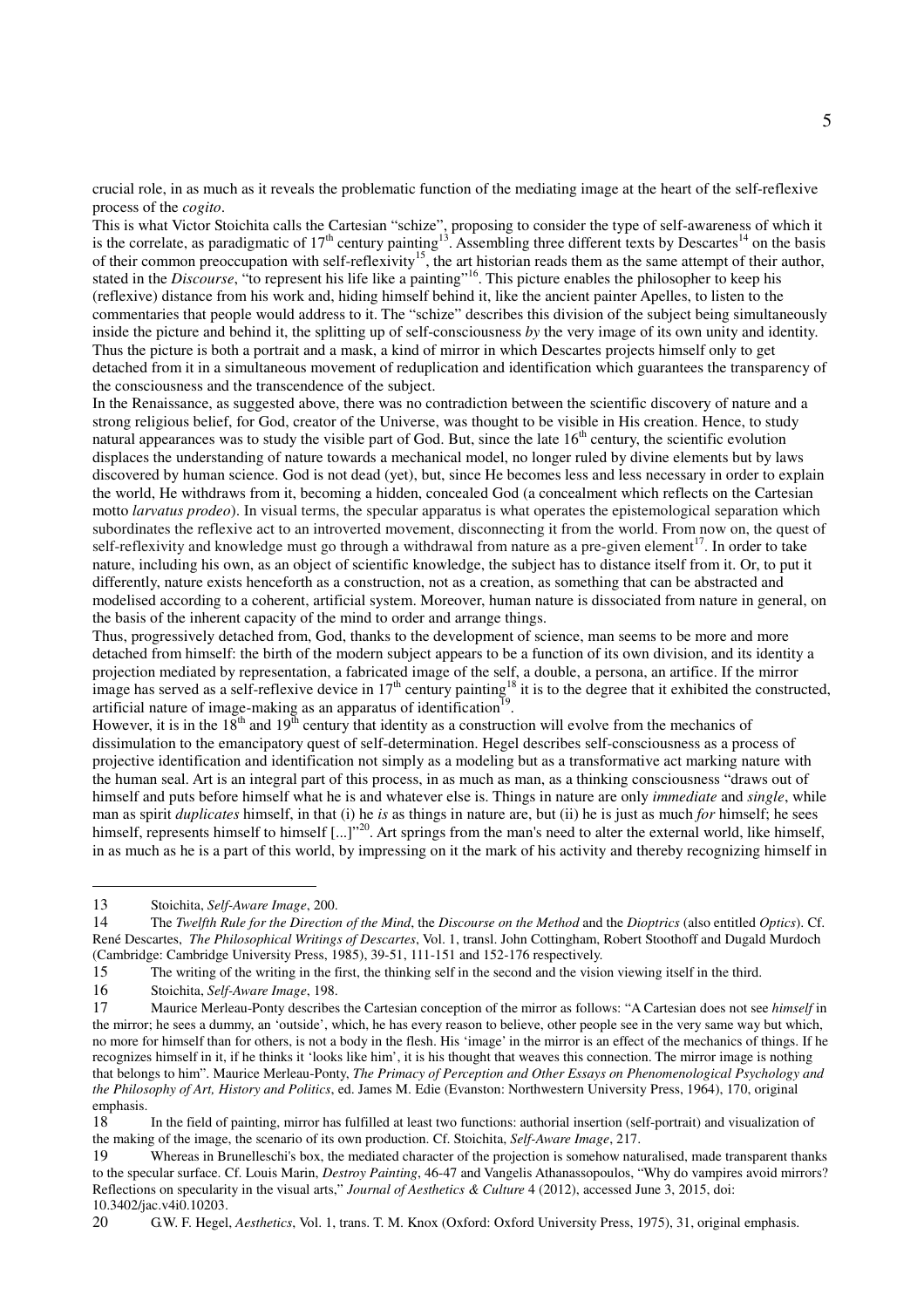it. "Man does this in order, as a free subject, to strip the external world of its inflexible foreignness and to enjoy in the shape of things only an external realization of himself $^{21}$ ."

Self-identification appears here as an active process of self-duplication. The self is simultaneously the agent of this process and its result, producing identity – and being produced *as* an identity – out of the double. The consequence of this on the function of art will be crucial, in as much as the doubling property traditionally attributed to the image will henceforth be regarded not as an imitation of nature but as its altering. Man's self-recognition in the art work implies the transformation of nature in the image of man, *through* the art work. The specular metaphor returns once again but this time stripped off its mimetic essence. Evoking a quite different Narcissus in the figure of a boy throwing stones into the river, Hegel explicitly disconnects the reflexive process of self-recognition from mimetic resemblance to nature as what already exists. Marveling "at the circles drawn in the water as an effect in which he gains an intuition of something that is his own doing"<sup>22</sup>, the child recognises himself in something he can not be confused with; if ever there were identification, it is not with the water's reflection but with the product of his own free act.

The disconnection between recognition and resemblance underlines the active, performative character of the process of identification through art as an expression of man's freedom. And man's freedom is to transform, that is, to reinvent his own nature in order to become himself<sup>23</sup>. As a consequence, the status of representation will undergo a mimetic inversion: imitation describes here a dialectical link relating the image and the subject, rather than the image and the world; by identifying with a fabricated (and not with a natural) image of itself, the subject tends to resemble with that image, to transform itself according to that image<sup>24</sup>.

This redefinition of identification as a dynamic process of cultural invention and construction rather than as the discovery of an already established inner nature, will reverberate, through Baudelaire, all along Modernity, thanks to the transfigurative power of the work of art; "a difficult interplay between the truth of what is real and the exercise of freedom" eager "to imagine [reality] other than it is", "simultaneously respect[ing] this reality and violat[ing] it<sup>25</sup>." As Michel Foucault notes, this describes "also a mode of relationship that has to be established with oneself […]. To be modern is not to accept oneself as one is in the flux of the passing moments; it is to take oneself as object of a complex and difficult elaboration [...]" which corresponds to the

"indispensable revolt [of man] against himself […]. Modern man, for Baudelaire, is not the man who goes off to discover himself, his secrets and his hidden truth; he is the man who tries to invent himself. This modernity does not 'liberate man in his own being'; it compels him to face the task of producing himself<sup>26</sup>."

This redefinition will also open the way for the displacement of the process of identity construction from the recognition of the universal same towards the confrontation with the particular, the different, the other; a displacement in which photography played a critical role.

## Broken Mirrors

I would like to conclude with three photographs by Diane Arbus<sup>27</sup>.

Arbus has developed a very sharp sensibility towards difference and resemblance, and their various connections: analogy, affinity, particularity, singularity, categorisation, standardisation. In fact, the totality of her work can be seen as an attempt to stress the similarities that exist between apparently diverse things and, in return, to show the disparity that arises between those who seem identical. This photograph, entitled *Two Friends in a Park, New York City* (1965), was included in the Diane Arbus exhibition held at the Jeu de Paume in Paris from October 2011 to February 2012. Commenting on the image in front of a group of students, I realised that, unlike its French translation, the apparent

 $\overline{a}$ 

25 Michel Foucault, "What is Enlightenment?" in *The Foucault Reader*, ed. P. Rabinow (New York: Pantheon Books, 1984), 32-50, accessed June 4, 2015, http://genius.com/Michel-foucault-what-is-enlightenment-annotated#note-4552745.

26Foucault, "Enlightenment."

27 Given what has been said above about mirrors, the reader would notice the implicit reference of the title of this last section on Diane Arbus to Susan Sontag, "America, Seen Through Photographs, Darkly,", in *On Photography* (New York: Farrar, Straus and Giroux, 1977), 27-50.

<sup>21</sup>Hegel, *Aesthetics*, 31.

<sup>22</sup>Hegel, *Aesthetics*, 31.

<sup>23</sup> "And it is not only with external things that man proceeds in this way, but no less with himself, with his own natural figure which he does not leave as he finds it but deliberately alters. This is the cause of all dressing up and adornment, even if it be barbaric, tasteless, completely disfiguring, or even pernicious like crushing the feet of Chinese ladies, or slitting the ears and lips. For it is only among civilized people that alteration of figure, behaviour, and every sort and mode of external expression proceeds from spiritual development." Hegel, *Aesthetics*, 31.

<sup>24</sup> An inversion of which Oscar Wilde's art and philosophy of life constitute an exemplary case: it is not the art work that imitates reality but reality (that is, culture, as opposed to nature) that imitates the art work.